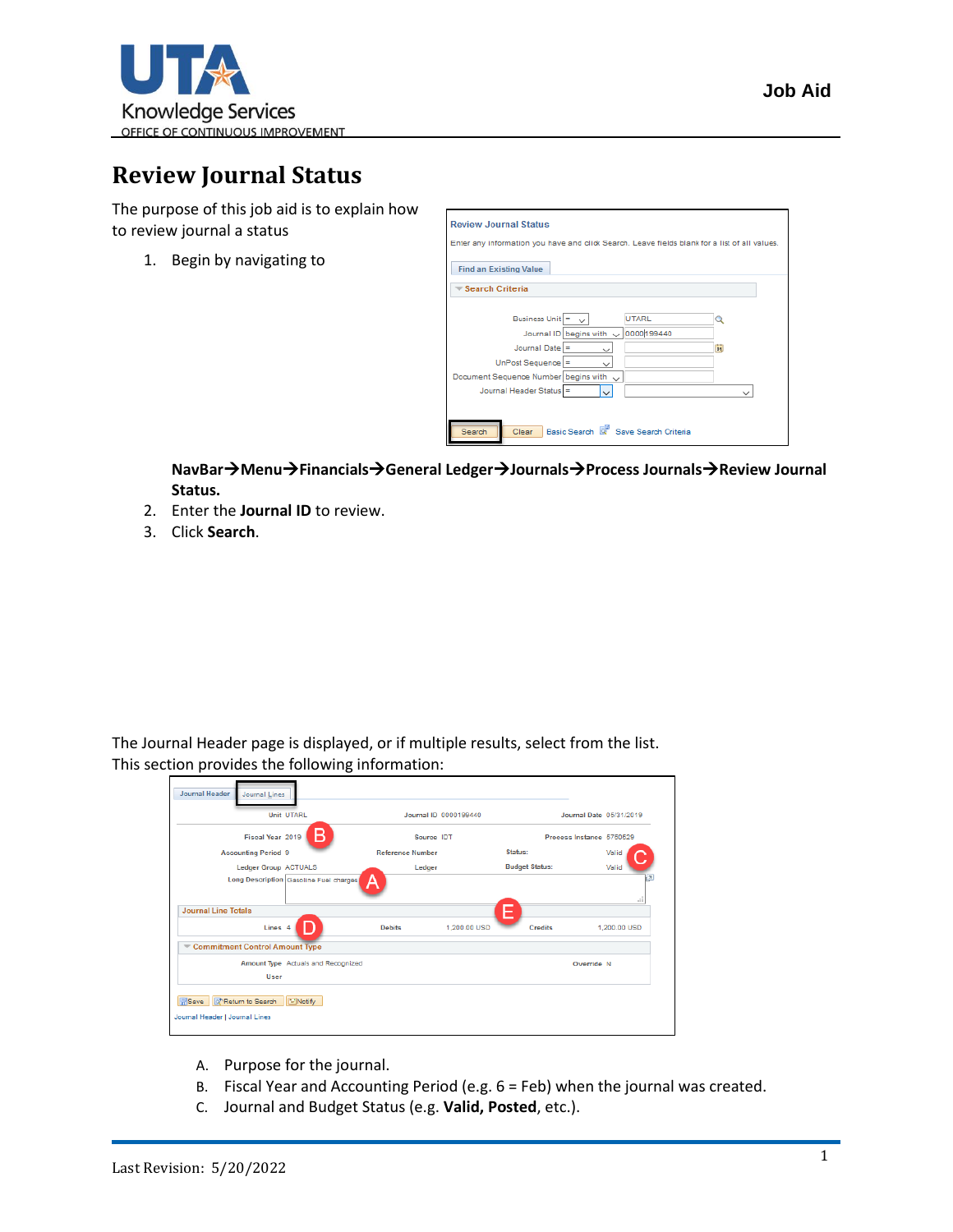

- D. Total number of lines in the journal entry.
- E. Total amounts of the debits and credits.

 $\Box$ 

4. Click the **Journal Lines** Tab.

This displays the revenue and expense amounts, account, and chartfield values.

> 5. Scroll Right to see the status, and journal descriptions.

| ------------------<br><b>Template List</b> |                               | $\overline{\underline{\pi}}$ | $\triangle$<br>Line 100 $\overline{z}$ $\overline{z}$ |                    |          |                                   |                    |                                           |                 |
|--------------------------------------------|-------------------------------|------------------------------|-------------------------------------------------------|--------------------|----------|-----------------------------------|--------------------|-------------------------------------------|-----------------|
| <b>Journal Line Data</b>                   |                               |                              |                                                       |                    |          | Personalize   Find   View All   2 |                    | First $\bigcirc$ 1-4 of 4 $\bigcirc$ Last |                 |
| Line $#$                                   | <b>Foreign Amount Account</b> | Fund                         | Dept                                                  | <b>Cost Center</b> | Function | Program                           | <b>PC Bus Unit</b> | Project                                   | <b>Activity</b> |
|                                            | $-600.00$ 42201               | 3105                         | 320105                                                | 310172             | 700      |                                   |                    |                                           |                 |
| 3                                          | 600.00 63007                  | 4200                         | 315203                                                | 470086             | 500      |                                   |                    |                                           |                 |
|                                            | 600.00 10505                  | 3105                         |                                                       |                    |          |                                   |                    |                                           |                 |
| 5                                          | $-600.00$ 10505               | 4200                         |                                                       |                    |          |                                   |                    |                                           |                 |
| $\checkmark$                               |                               |                              |                                                       |                    |          |                                   |                    |                                           | $\rightarrow$   |